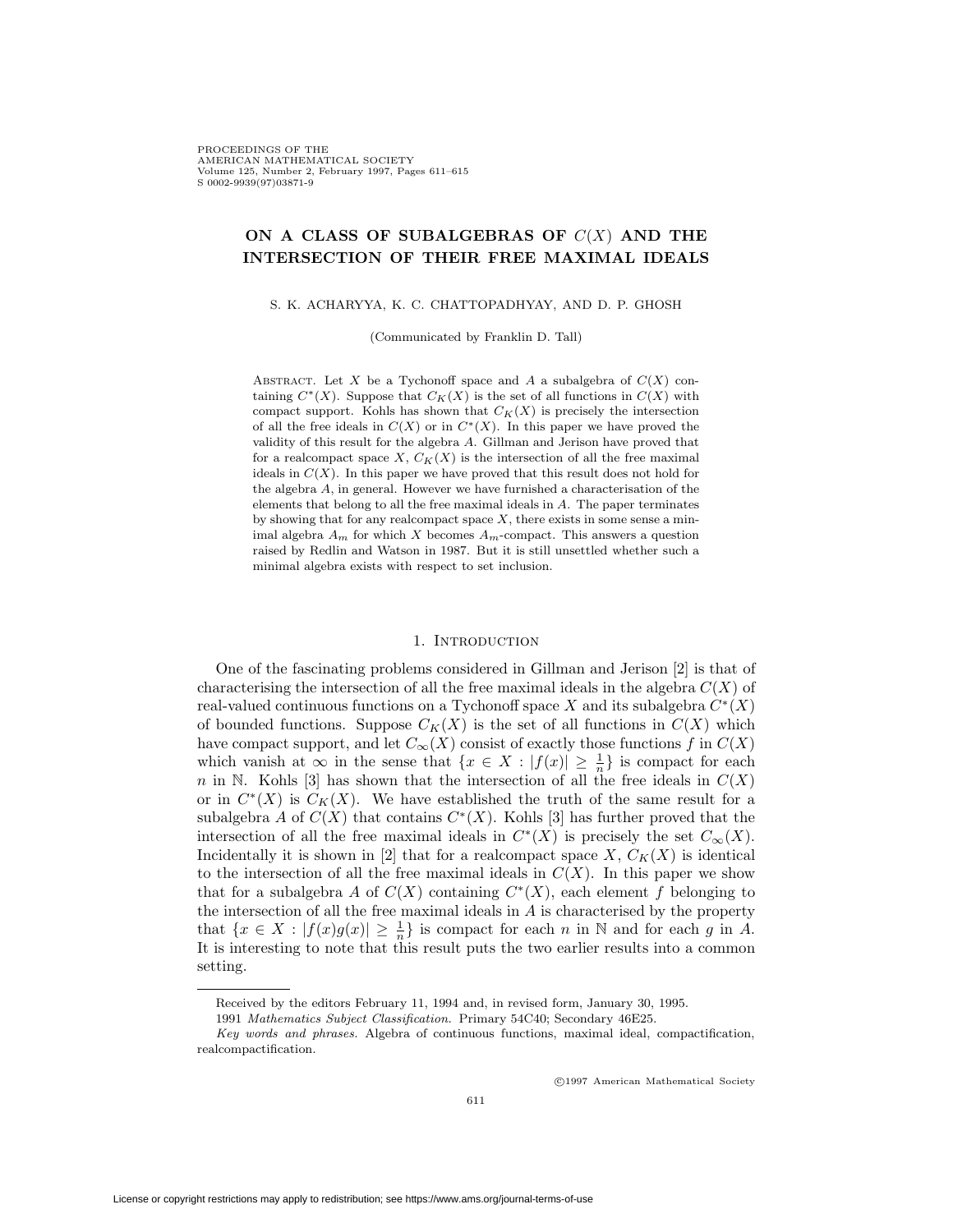Redlin and Watson [5] introduced the notion of A-compactness of which compactness and realcompactness are particular cases. According to this terminology a compact space is  $C^*$ -compact while a realcompact space is  $C$ -compact. In view of the result of the last paragraph, note that if  $A = C(X)$  or  $C^*(X)$  and X is Acompact, then  $C_K(X)$  is identical to the intersection of all the free maximal ideals in A. We have constructed an example which shows that such a conclusion is not true in general for an arbitrary A-compact space.

We conclude the paper by showing that given any realcompact space  $X$ , there exists in some sense a minimal algebra  $A_m$  lying between  $C(X)$  and  $C^*(X)$  for which X becomes  $A_m$ -compact. This gives an answer to the question raised by Redlin and Watson [5]. It has further been shown that a minimal algebra thus obtained need not be minimal with respect to set inclusion, however it still remains open whether such a minimal algebra exists with respect to set inclusion.

#### 2. Intersection of free maximal ideals

Throughout the paper X stands for a Tychonoff space and subalgebras of  $C(X)$ are supposed to contain  $C<sup>*</sup>(X)$ . For any f in  $C(X)$ ,  $Z(f)$  will denote the zero-set  ${x \in X : f(x) = 0}$ . Ideals of subalgebras of  $C(X)$  are assumed to be proper. An ideal I in a subalgebra A of  $C(X)$  is called fixed if  $\bigcap Z[I] \neq \emptyset$ , otherwise I is said to be *free.* Each member f of  $C(X)$  has a unique continuous extension  $f^* : \beta X \longrightarrow \mathbb{R}^*$ , where  $\mathbb{R}^*$  is the one-point compactification of  $\mathbb{R}$ ; if  $f \in C^*(X)$ ,  $f^*$  is the same as  $f^{\beta}$ , the unique extension of f to  $\beta X$ . Plank [4] has shown that the family of all the maximal ideals in A is precisely the set  $\{M_A^p : p \in \beta X\}$  where  $M_A^p = \{f \in A : (fg)^*(p) = 0 \,\,\forall g \in A\};\$  and  $M_A^p$  is a free ideal if and only if p belongs to  $\beta X - X$ .

If  $F$  is the intersection of all the free ideals in  $A$ , then it is easy to show that  $C_K(X) \subset F$ . On the other hand,  $C_K(X) = \bigcap_{p \in \beta X - X} O^p$  (see [2], 7E) where for each p in  $\beta X$ ,  $O^p = \{f \in C(X) : cl_{\beta X}Z(f)$  is a neighbourhood of p}. Furthermore for each p in  $\beta X$ ,  $O^p$  is the intersection of all the prime ideals containing it and contained in  $M_C^p$  and hence

$$
C_K(X) = \bigcap_{p \in \beta X-X} \{P \cap A : O^p \subset P \subset M_C^p, \ P \text{ is a prime ideal in } C(X)\}.
$$

It is clear that for any prime ideal  $P$  in  $C(X)$  appearing on the right side of the above equality,  $P \cap A$  is a free prime ideal of A. Hence  $F \subset C_K(X)$ . Thus we have the following result.

## **Theorem 2.1.**  $C_K(X)$  is the intersection of all the free ideals in A.

In order to describe the intersection of all the free maximal ideals in A, let  $A_{\infty}(X)$  denote the family of all functions f in A for which the set  $A_n(fg)$  =  $\{x \in X : |f(x)g(x)| \geq \frac{1}{n}\}\$ is compact for each n in N and each g in A. If f belongs to  $A_{\infty}(X)$ , g is in A, p belongs to  $\beta X - X$  and  $\epsilon > 0$ , then it is easy to see in view of the continuity of  $(fg)^{\beta}$  at p and denseness of X in  $\beta X$  that  $|(fg)^{\beta}(p)| < \frac{1}{n} + \epsilon$  for each n in N. Consequently  $\beta X - X \subset Z((fg)^{\beta})$  and hence  $A_{\infty}(X) \subset \bigcap_{i=1}^{n} M_A^p : p \in \beta X - X$ . Conversely, if f belongs to  $M_A^p$  for each p in  $\beta X - X$  and g is in A, then fg belongs to  $C^*(X)$  and  $\beta X - X \subset Z((fg)^{\beta})$ . We claim that  $A_n(fg)$  is compact. If not, then there exists p in  $cl_{\beta X}A_n(fg) - A_n(fg)$ for which  $(fg)^{\beta}(p) = 0$ . But  $|fg|^{\beta}(cl_{\beta X} A_n(f.g)) \subset cl_{\mathbb{R}}(|f.g|(A_n(f.g))) \subset [\frac{1}{n}, \infty)$ —a contradiction. Therefore we have the following result: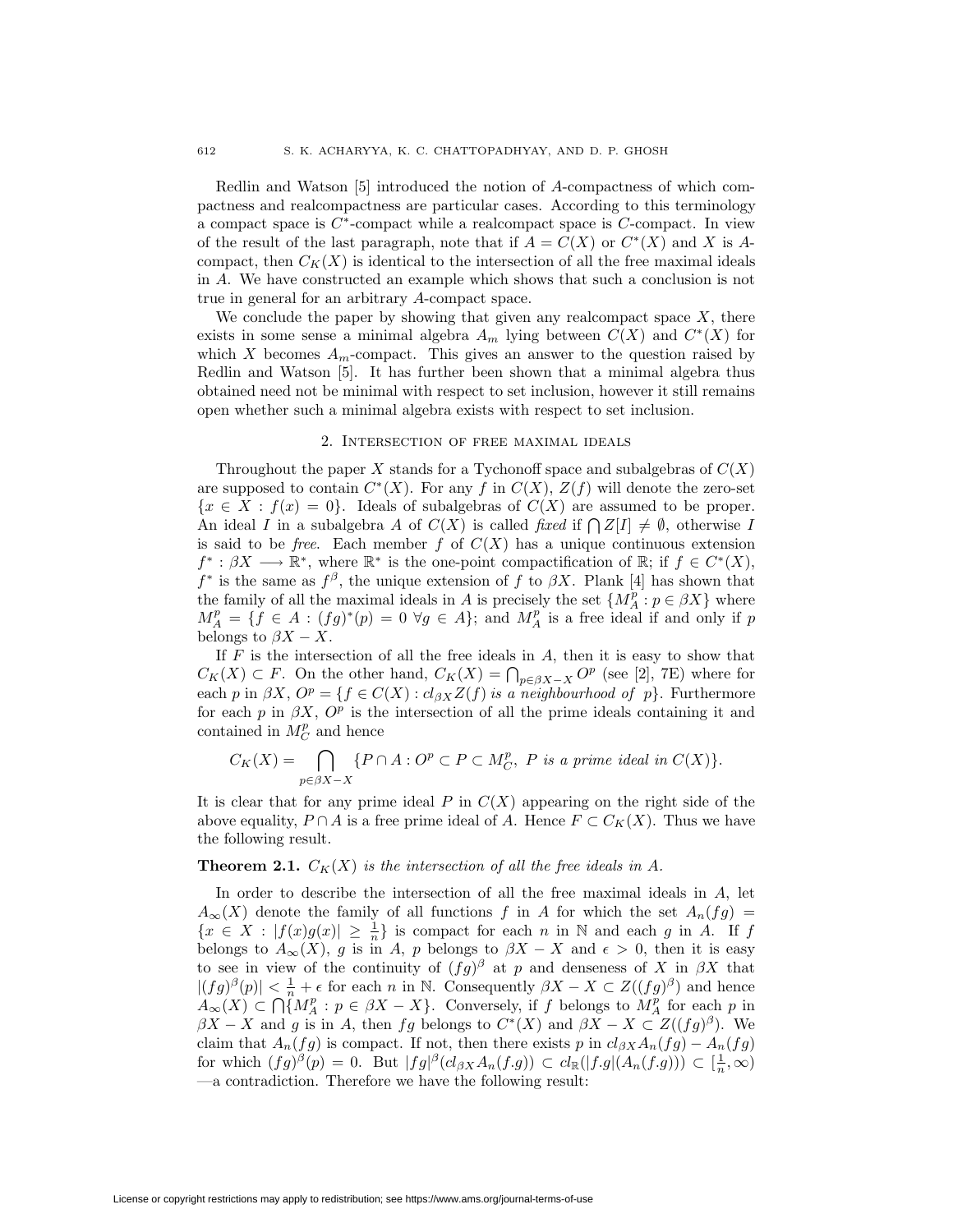**Theorem 2.2.**  $A_{\infty}(X)$  is the intersection of all the free maximal ideals in A.

We note that if X is realcompact and  $A = C(X)$ , then  $A_{\infty}(X)$  is the family of all functions in  $C(X)$  with compact support, and so Theorem 8.19 of [2] follows from our Theorem 2.2. On the other hand if  $A = C(X)$ , then  $A_{\infty}(X)$  and  $C_{\infty}(X)$ are identical and hence Lemma 3.2 of [3] is also a special case of Theorem 2.2.

### 3. A-compactness

Following Redlin and Watson  $[5]$ , we define a maximal ideal  $M$  in  $A$  to be real if the quotient field  $A/M$  is isomorphic to R, otherwise M is called hyperreal. X is called A-compact if every real maximal ideal in A is fixed. In view of this definition it follows that a compact space is  $C^*$ -compact while a realcompact space is  $C$ compact.

As in [2], 7.9(b), one can prove the following lemma.

**Lemma 3.1.** For each p in  $\beta X$ ,  $M_A^p$  is hyperreal if and only if  $M_{C^*}^p$  contains a unit of A.

In what follows we give a useful characterisation of A-compactness.

**Theorem 3.2.** A space X is A-compact if and only if for every p in  $\beta X - X$ , there exists an f in  $C^*(X)$  such that f is a unit of A and  $f^{\beta}(p)=0$  (or equivalently X is A-compact if and only if for every p in  $\beta X - X$ , there exists a unit g of A such that  $g^{-1} \in C^*(X)$  and  $g^*(p) = \infty$ ).

*Proof.* Let X be A-compact and  $p \in \beta X - X$ . Then  $M_A^p$  is hyperreal and hence by Lemma 3.1,  $M_{C^*}^p = \{h \in C^*(X) : h^{\beta}(p) = 0\}$  contains a unit f of A. Clearly  $f^{\beta}(p) = 0$ . Conversely, let the given condition hold. Then for any  $p \in \beta X - X$ ,  $f^{\beta}(p) = 0$  for some f in  $C^*(X)$  with f a unit of A. Since now  $f \in M_{C^*}^p$ , Lemma 3.1 implies that  $M_A^p$  is hyperreal and hence X is A-compact.

*Remark* 3.3. If we take  $A = C(X)$  in the above theorem, then we have the following result.

X is realcompact if and only if each point of  $\beta X - X$  is contained in a zero-set in  $\beta X$  which misses X.

This is in fact the content of a theorem of Hewitt (see [6], page 31).

Note that if X is C-compact (respectively  $C^*$ -compact), then  $C_K(X)$  is the same as the intersection of all the free maximal ideals in  $C(X)$  (respectively  $C^*(X)$ ). The following example shows that this is not true for an arbitrary A-compact space. In what follows for any subfamily F of  $C(X)$ , the subset  $\mathcal{A}(\mathcal{F})$  will stand for the smallest subalgebra of  $C(X)$  containing  $\mathcal{F}$ .

**Example 3.4.** Consider  $A = \mathcal{A}(C^*(\mathbb{N}) \cup \{i\})$ , where  $i(n) = n$  for each n in N. Since  $Z(j^{\beta}) = \beta \mathbb{N} - \mathbb{N}$ , where  $j = i^{-1}$ , it follows from Theorem 3.2 that  $\mathbb{N}$  is Acompact. Let h in  $C^*(\mathbb{N})$  be defined as  $h(n) = e^{-n}$  for each n in N. Then  $h^{\beta}(p) = 0$ for all p in  $\beta N - N$ , consequently  $(hg)^*(p) = 0$  for all p in  $\beta N - N$  and for all g in  $C^*(\mathbb{N})$ . Since  $\lim_{n\to\infty}(n^s e^{-n})=0$  for each s in  $\mathbb{N}$ , this clearly implies  $(hg)^*(p)=0$ for all p in  $\beta N - N$  and for all g in A. Hence h belongs to every free maximal ideal in A, yet h does not belong to  $C_K(\mathbb{N})$ .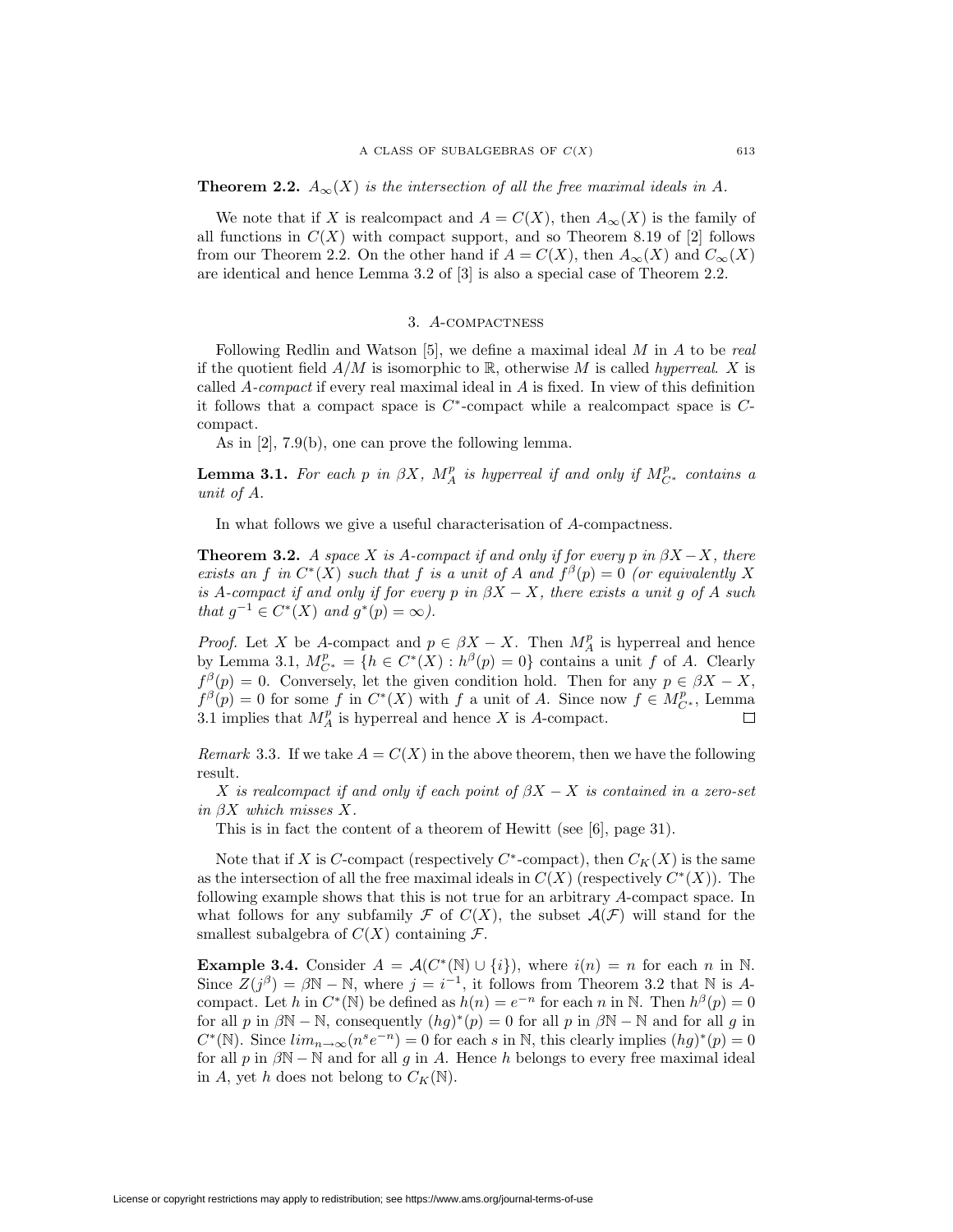#### 4. On a question raised by Redlin and Watson

Redlin and Watson [5] raised the following question: Given a realcompact space X, does there exist in some sense a minimal algebra  $A_m$  over  $\mathbb R$  for which X is  $A_m$ -compact? In this section we give an answer to this question. We recall the well-known fact that X is  $\sigma$ -compact and locally compact if and only if  $\beta X - X$  is a zero-set in  $\beta X$  (see [6], Exercise 1B).

Consider any noncompact,  $\sigma$ -compact and locally compact space X. Then there exists an f in  $C^*(X)$  for which  $\beta X - X = Z_{\beta X}(f^{\beta})$ . Let  $g = f^{-1}$  and  $A =$  $\mathcal{A}(C^*(X) \cup \{g\})$ . Then Theorem 3.2 implies that X is A-compact. Also X is not  $C^*$ -compact. It might be tempting to conjecture that A is the smallest subalgebra of  $C(X)$  with respect to the set inclusion relation for which X becomes A-compact. That this is false for a suitable choice of X is established in the following example.

**Example 4.1.** Consider an f in  $C^*(\mathbb{N})$  such that  $f(n) > 0$  for each  $n \in \mathbb{N}$  and  $\lim_{n\to\infty}f(n)=0$ . Then  $\beta\mathbb{N}-\mathbb{N}=Z(f^{\beta})$ . Let  $g=f^{-1}$  which belongs to  $C(\mathbb{N})$ and set  $B = \mathcal{A}(C^*(\mathbb{N}) \cup \{g\})$ . Then by Theorem 3.2, N becomes B-compact. Now define  $D = \mathcal{A}(C^*(\mathbb{N}) \cup \{\log_e(1+g)\})$ . We shall show that  $\mathbb{N}$  is D-compact and  $D \subsetneq$ B. Since  $\lim_{n\to\infty} f(n) = 0$ ,  $\lim_{n\to\infty} \frac{\log_e(1+g(n))}{g(n)} = 0$ . Consequently  $\frac{\log_e(1+g)}{g} \in$  $C^*(\mathbb{N}) \subset B$ . Hence  $\log_e(1+g)$  is a member of B. Thus D is contained in B. To show that the inclusion relation is proper, we shall show that g belongs to  $D-B$ . If not, then g must be a polynomial of the members of the set  $C^*(N) \cup \{\log_e(1+g)\}.$ This means that g is of the form  $g = f_0(\log_e(1+g))^m + f_1(\log_e(1+g))^{m-1} + \cdots + f_m$ , where  $f_0, f_1, \ldots, f_m \in C^*(\mathbb{N}), m \in \mathbb{N}$ . This implies that  $\frac{g}{(\log_e(1+g))^n} \in C^*(\mathbb{N})$  — a contradiction to the fact that  $\lim_{n\to\infty} \frac{g(n)}{\log_e(1+g))^n} = \infty$ .

The above example prompts us to frame the following:

**Conjecture.** There does not exist any minimal subalgebra  $A$  of  $C(\mathbb{N})$ , in the usual inclusion sense, for which N becomes A-compact.

Nevertheless we give an affirmative answer to Redlin and Watson's question by defining an ordering among the elements of  $\Sigma(X)$  in a suitable way, where  $\Sigma(X)$ denotes the set of all subalgebras of  $C(X)$  containing  $C^*(X)$ . For each A in  $\Sigma(X)$ , let  $\alpha_A$  be the smallest cardinal number of a subfamily  $\mathcal{G}_A$  of  $A - C^*(X)$  with the property  $A = \mathcal{A}(C^*(X) \cup \mathcal{G}_A)$ . For any two  $A, B$  of  $\Sigma(X)$  we define  $A \prec B$  if and only if  $\alpha_A \leq \alpha_B$ . Then  $\prec$  becomes a preorder on  $\Sigma(X)$  with respect to which an arbitrary pair of members of  $\Sigma(X)$  can be compared.

**Theorem 4.2.** Let  $X$  be a realcompact space. Then there exists a minimal algebra  $A_m$  in  $\Sigma(X)$  with respect to the ordering  $\prec$  for which X becomes  $A_m$ -compact.

**Lemma 4.3.** Given  $p \in \beta X$  and  $A \in \Sigma(X)$ ,  $M_A^p$  is real if and only if  $f^*(p)$  is a real number for each f in A.

The proof of the lemma is quite similar to that of Theorem 8.4 of [2].

*Proof of the theorem.* The proof is trivial when X is compact. So suppose that X is not compact. Since  $X$  is realcompact, in view of Remark 3.3 we have a subset  $\mathcal{F}_m$  of  $C^*(X)$  with a smallest cardinal number  $\alpha$  with the property  $\beta X - X =$ <br> $\bigcup_{f \in \mathcal{F}_m} Z(f^{\beta})$  and  $Z(f^{\beta}) \neq \emptyset$  for each  $f \in \mathcal{F}_m$ . It is clear that each  $f$  in  $\mathcal{F}_m$  is a unit of  $C(X)$  and moreover  $f^{-1}$  belongs to  $C(X) - C^*(X)$ . Let  $A_m = \mathcal{A}(C^*(X) \cup \{f^{-1} :$